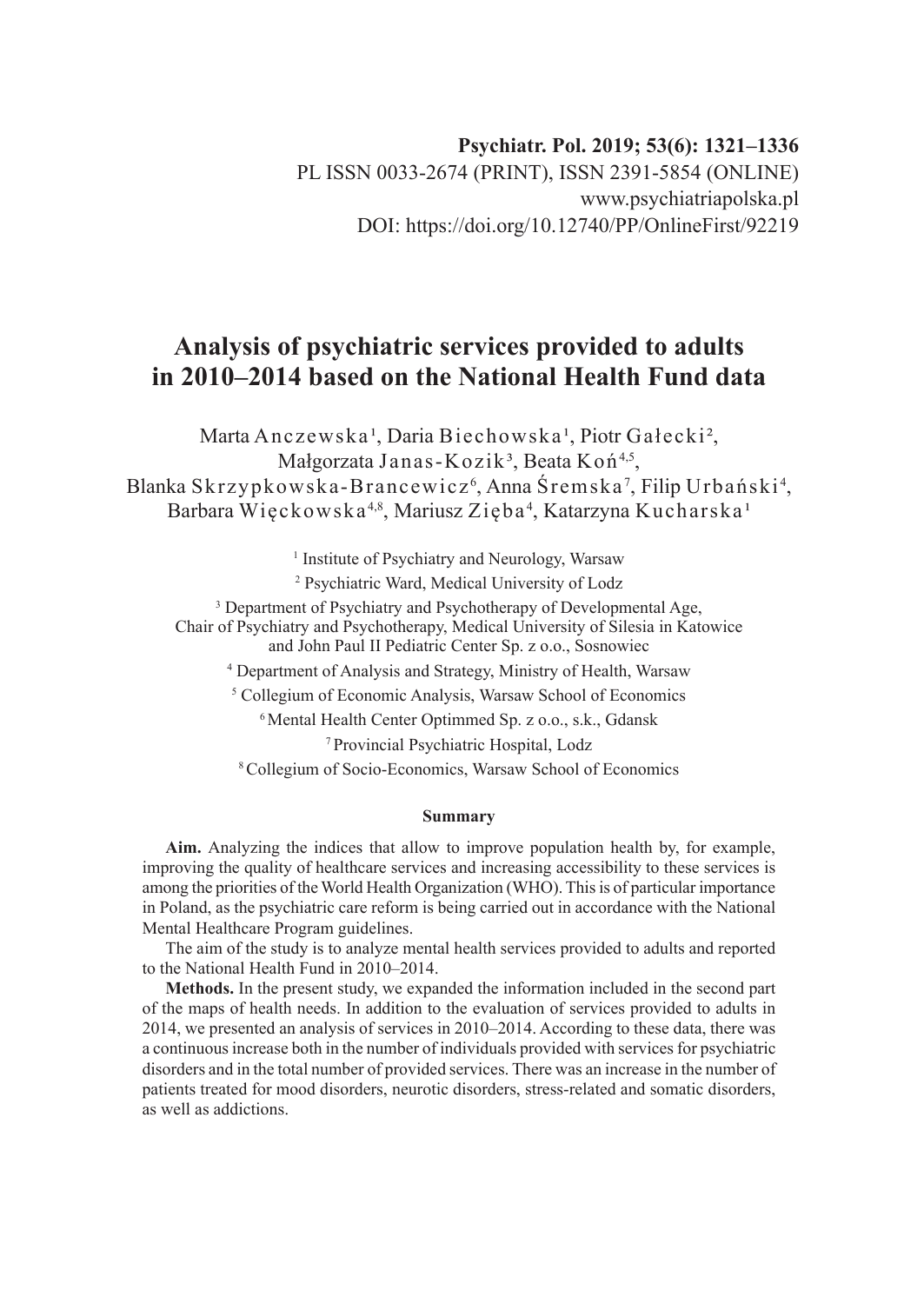**Results.** The increase in the total number of services was mainly seen for outpatient types of care. The reasons why in 2014 there was a resurgence in psychiatric hospitalizations and in the hospitalization rate per 100 thousand adults remains unclear.

**Conclusions.** Our results indicate the need for further support of the development of psychiatric care using multidirectional efforts within an integrated model for solving health problems. An overall analysis of services provided in psychiatric care requires access to information on services funded from non-public sources and expanding the reported information.

**Key words**: psychiatric services in Poland, maps of health needs

### **Introduction**

Results of a study conducted in 27 EU member states, Switzerland, Island and Norway [1] show that each year 164.8 million inhabitants (38.2%) suffer from psychiatric disorders. According to a previous study [2], individual, social and economic costs generated by these disorders are higher than those associated, for instance, with diabetes mellitus or cancer. Psychiatric disorders are the fourth most common medical cause of disability [3]. They may lead to social exclusion [4] or premature death due to suicide [5] or somatic co-morbidities [6]. In this context, from the viewpoints of public health, mental health care, health policy and social policy, it is advisable to systematically examine epidemiological indicators. Improving the quality of healthcare services and increasing accessibility to these services is among the priorities of the World Health Organization (WHO). This is of particular importance in Poland, as the psychiatric care reform is being carried out in accordance with the National Mental Health Program guidelines [7, 8].

No systematic epidemiological studies of psychiatric disorders in the general population in Poland have been carried out. The study entitled: *The epidemiology of psychiatric disorders and access to mental healthcare: EZOP Poland* [9, 10] was conducted in a random sample of 10,000 inhabitants using the Composite International Diagnostic Interview (CIDI). The study estimated the lifetime prevalence of selected psychiatric disorders according to the DSM-IV classification: alcohol abuse, alcohol dependence, substance abuse (excluding alcohol and nicotine), substance dependence (excluding alcohol and nicotine), major depression, minor depression, dysthymia, bipolar I disorder, bipolar II disorder, mania, hypomania, panic attacks, agoraphobia with or without panic attacks, panic disorder, specific phobias, social phobia, generalized anxiety disorder. In 2017, the study entitled: *A comprehensive evaluation and determinants of mental health in the society (EZOP II)* was started. One of its aims is to evaluate the lifetime prevalence of psychotic disorders.

The available data on the prevalence of all psychiatric disorders and on the provided services originate from statistical yearbooks published by the Institute of Psychiatry and Neurology in Warsaw, Poland. These yearbooks are based on data from the reports that are sent in annually by healthcare facilities in the form of official documents [11]. Another source of information on psychiatric and behavioral disorders among the inhabitants of Poland and on the provided services are cyclical reports prepared by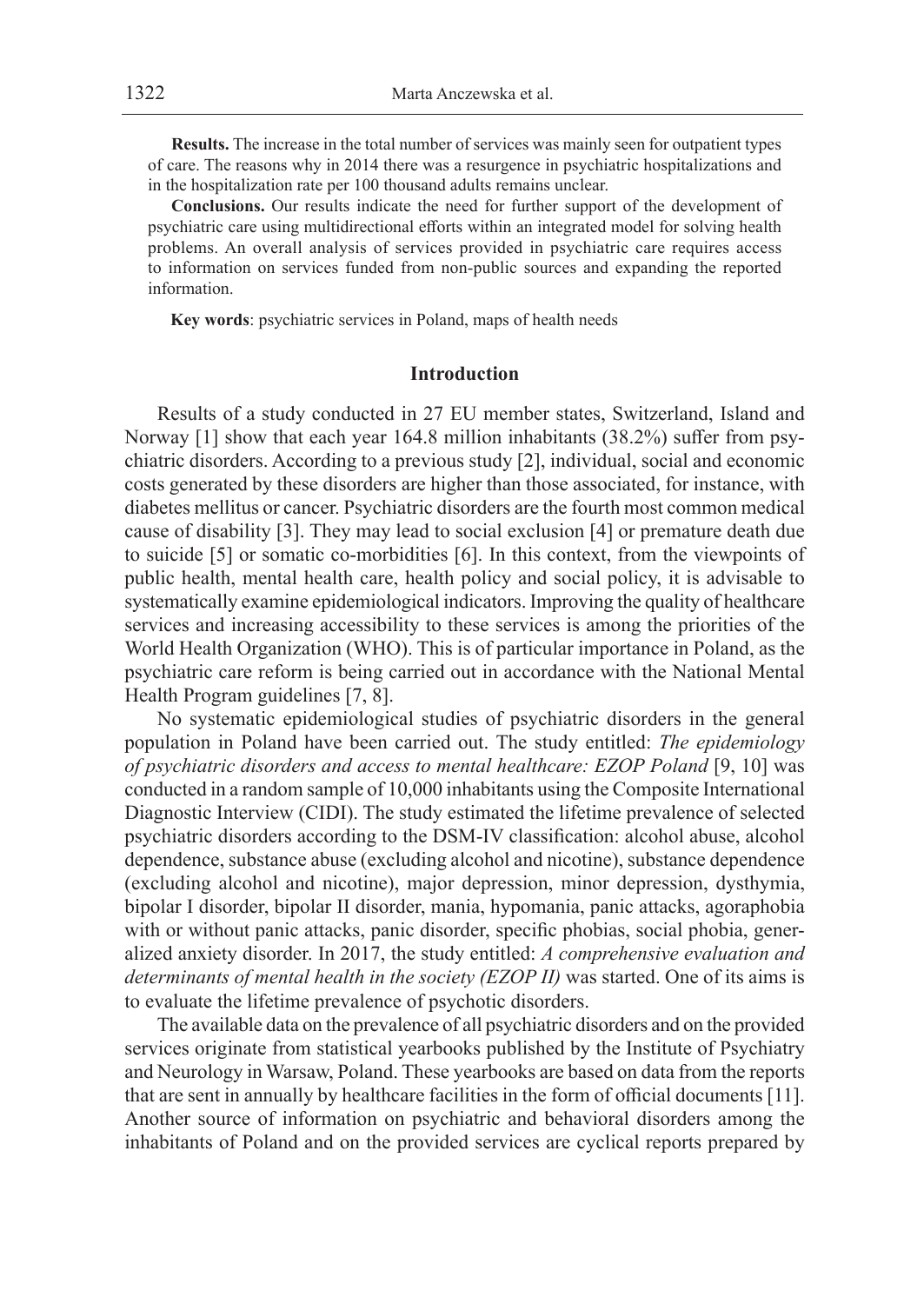the National Institute of Public Health – National Institute of Hygiene based on the information provided in the Public Statistics [12, 13].

In 2016, the Ministry of Health published documents entitled: *Maps of Health Needs* [14], where psychiatric disorders are among the analyzed groups of diseases. The aim of the maps is to evaluate the ongoing and forecast health needs of the general population. According to the relevant act of the Polish parliament [15] (Dz. U. (Journal of Laws) of 2014, item 1138), the maps are intended for establishing priorities for regional healthcare policy and issuing opinions on investment feasibility. They should be taken into account by the provincial branches of the National Health Fund when preparing the plan for commissioning healthcare services. Maps of health needs have been prepared for each province of Poland and consist of three parts: demographic and epidemiological aspects; an analysis of the state and utilization of the resources; and forecasts. The first part, among other things, includes information on estimating epidemiological indicators, morbidity rates and mortality rates. The second part provides information on the healthcare services provided to adults and children that were reported to the National Health Fund (NFZ) in 2014. The third part provides a forecast of registered incidence.

#### **Aim**

The aim of the present publication is to analyze mental health services provided to adults and reported to the National Health Fund, the Polish public payer, in 2010–2014.

# **Material and methods**

In the present study, we expanded the information included in the second part of the maps of health needs: in addition to the evaluation of services provided to adults in 2014, we presented an analysis of services in 2010–2014 in aggregate.

Like the maps of health needs, the present study was based on the National Health Fund database which includes patient's ID (the PESEL number (the officially assigned personal identification number of Polish citizens and residents)) and information on the services provided to the patient throughout Poland. Services in psychiatric care were defined as services reported to the National Health Fund under contracts between service providers and the public payer for the provision of psychiatric care and treatment of addictions in inpatient and outpatient settings. We additionally included services whose main reasons for provision were diagnoses "Mental and behavioral disorders" (i.e., ICD-10 diagnostic codes starting with the letter F).

We excluded information about services provided in primary care facilities due to the low quality of the reported data. In contrast to what was the case with the maps of health needs, we did not analyze information about services provided under contracts other than those for the provision of psychiatric care and treatment of addictions (e.g., services for psychiatric disorders provided on neurology wards) due to their insufficient number.

Our analysis concerns services provided to adults, i.e., individuals who, according to their date of birth, were at least 18 years of age in the year of completion of service provision.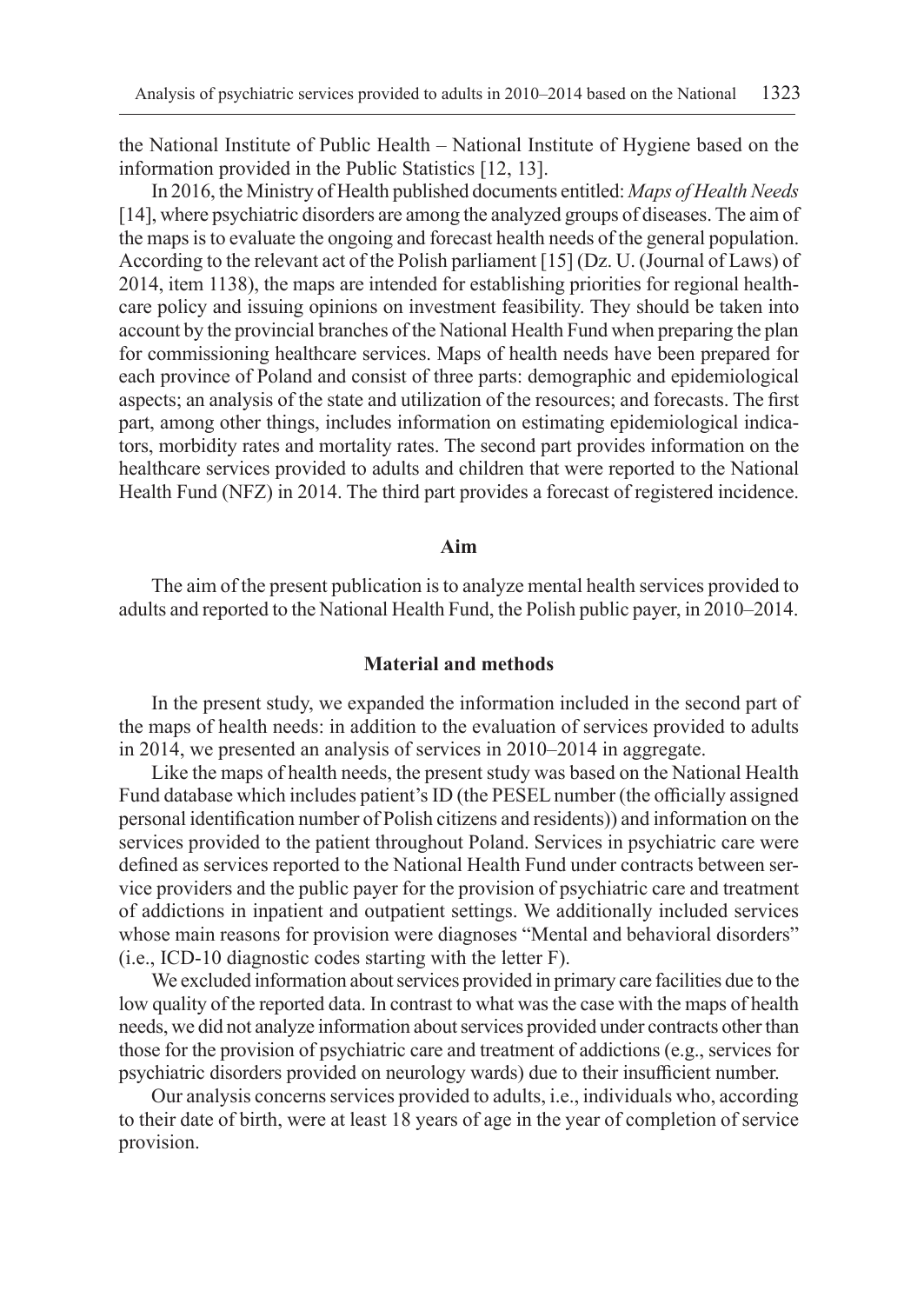For the purposes of the present analysis the diagnoses of psychiatric disorders according to ICD-10 were divided into the following 9 groups with the following diagnostic codes:

- 1) Organic disorders (F00–F07, F09);
- 2) Addictions (F10–F19, F63);
- 3) Schizophrenia (F20, F21, F25);
- 4) Psychoses other than schizophrenia (F22–F24, F28–F29);
- 5) Mood disorders (F30–F34, F38–F39);
- 6) Neurotic disorders, stress-related disorders and somatic disorders (F40–F45, F48);
- 7) Disorders of adult personality and behavior (F60–F62, F68, F69);
- 8) Mental retardation (F70–F79);
- 9) Other, including: eating disorders (F50), behavioral syndromes associated with physiological abnormalities and physical factors (F51, F53–F55, F59), gender identity disorders and disorders of sexual preferences (F52, F64–F66), disorders of psychological development (F80–F84, F88, F89), sexual dysfunction disorders, behavioral and emotional disorders with onset usually occurring in childhood and adolescence (F90–F95, F98), and mental disorder, not otherwise specified (F99).

The reported services were analyzed according to the site of service provision. The organizational unit was identified based on codes [16] according to the following categories:

- Outpatient psychiatric care (codes: 1700, 1701, 1703, 1704, 1705, 1706, 1707, 1708, 1710, 1740, 1741, 1742, 1743, 1744, 1745, 1746, 1747, 1780, 1790, 1791);
- 24-hour psychiatric ward (codes: 4700, 4701, 4704, 4705, 4707, 4710, 4712, 4714, 4716, 4740, 4741, 4742, 4744, 4746, 4747, 4748, 4754);
- Psychiatric rehabilitation (codes: 4702, 4703, 4750, 4751, 4756);
- Forensic psychiatry (codes: 4730, 4732, 4733, 4736, 4737);
- Psychiatric daycare ward (codes: 2700, 2701, 2702, 2703, 2704, 2706, 2708, 2712, 2713, 2714, 2715, 2740);
- Community mental health team (CMHT) (codes: 2730, 2731, 2732, 2733, 2734);
- Psychiatric hostel (codes: 2720, 2721, 2724, 2726);
- Treatment and care facility (TCF)/Care and nursing facility (CNF) (codes: 5162, 5163, 5171, 5172, 5173).

In the analysis of the services, 24-hour psychiatric ward, treatment and care facility (TCF)/care and nursing facility (CNF), forensic psychiatry, psychiatric hostel and psychiatric rehabilitation, the services are classified as hospitalization. In cases of outpatient psychiatric care, community mental health team, and emergency room/A&E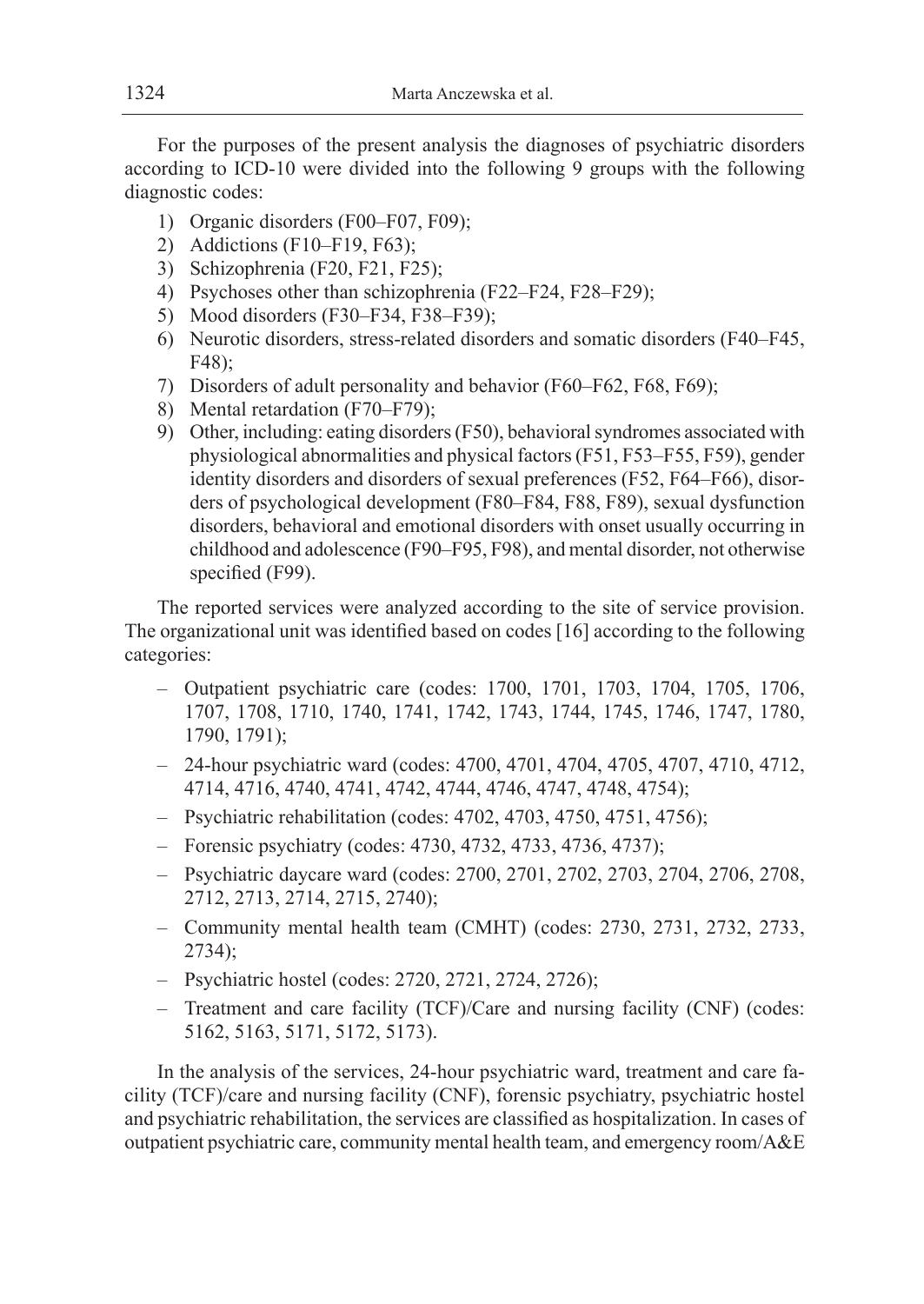department, the services are classified as consultation. In the case of the psychiatric daycare ward, one service means a cycle of separate consultations at daycare wards with no more than 7 days between the end of one consultation and the beginning of another.

We took into account basic demographic parameters of the patients – sex, age and place of registered residence. The distinction between the city and the country was made on the basis of the third digit of the third part of the territorial identifier [17]. The 'city' category comprised those territorial units whose third digit of the third part of the territorial identifier was 1, 4, 6, 7, 8 or 9. In the case of the country, the third digit was 2, 3 or 5.

#### **Results**

#### Patients – selected indicators

The number of patients for whom psychiatric services were reported in 2010–2014 is provided in Diagram 1.

In 2014, almost 1.5 million patients (approximately 5% of the adult population) were reported to have received services for mental disorders and behavioral disorders. In 2010–2014, a gradual increase (of 12%) is notable in the number of patients receiving various forms of psychiatric care. These were patients who mainly used the services of specialist clinics – approximately 97% of the patients in 2010 and approximately 96% of the patients in 2011–2014 received outpatient psychiatric services on at least one occasion. Approximately 19% of the patients in 2010–2011 and approximately 18% in 2012–2014 stayed on at least one occasion at a 24-hour psychiatric ward.

The demographic structure of patients, according to sex and place of registered residence, who used all the forms of psychiatric care analyzed in our study in 2010–2014 is provided in Table 1.



Diagram 1. **Number of individuals (thousands) provided with services for psychiatric disorders within the public payer system in 2010–2014**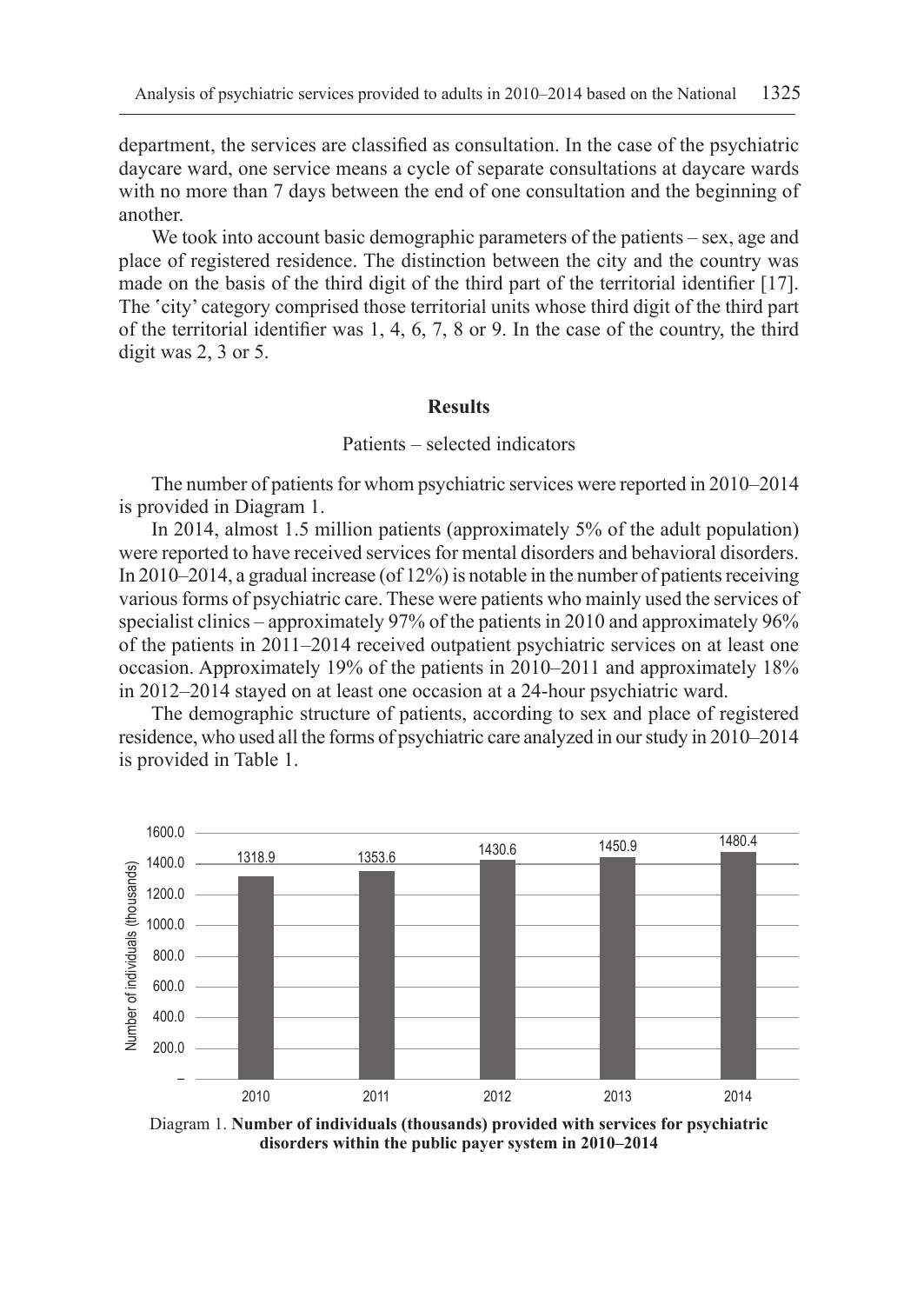|      |              | Sex        | Place of registered residence                                     |                                                                           |  |  |  |  |
|------|--------------|------------|-------------------------------------------------------------------|---------------------------------------------------------------------------|--|--|--|--|
| Year | % of females | % of males | % of patients with the place of<br>registered residence in a city | % of patients with the place<br>of registered residence in the<br>country |  |  |  |  |
| 2010 | 54.5         | 45.5       | 70.9                                                              | 29.1                                                                      |  |  |  |  |
| 2011 | 55.2         | 44.8       | 70.3                                                              | 29.7                                                                      |  |  |  |  |
| 2012 | 56.2         | 43.8       | 70.1                                                              | 29.9                                                                      |  |  |  |  |
| 2013 | 56.3         | 43.7       | 69.7                                                              | 30.3                                                                      |  |  |  |  |
| 2014 | 56.4         | 43.6       | 68.9                                                              | 31.1                                                                      |  |  |  |  |

Table 1. **Sex and place of registered residence of patients who in 2010–2014 used all the forms of psychiatric care analyzed in the present study**

In 2010–2014, the proportion of women and men provided with psychiatric services was generally stable (nearly 56% of women and 44% of men). An overwhelming majority of beneficiaries (nearly 70%) were registered residents of cities and over the years of interest this proportion remained stable.

We then determined the number of patients who in 2010–2014 used all the forms of psychiatric care analyzed in the present study, according to the diagnosis. The percentages are given in Table 2 and the nominal values are provided in Diagram 2.

| Diagnostic group                                                   |      | Year |      |      |      |  |  |  |
|--------------------------------------------------------------------|------|------|------|------|------|--|--|--|
|                                                                    | 2010 | 2011 | 2012 | 2013 | 2014 |  |  |  |
| Neurotic disorders, stress-related disorders and somatic disorders | 28%  | 27%  | 27%  | 27%  | 28%  |  |  |  |
| Mood disorders                                                     | 17%  | 19%  | 21%  | 20%  | 20%  |  |  |  |
| Addictions                                                         | 18%  | 17%  | 16%  | 17%  | 17%  |  |  |  |
| Organic disorders                                                  | 16%  | 16%  | 16%  | 16%  | 16%  |  |  |  |
| Schizophrenia                                                      | 12%  | 12%  | 11%  | 11%  | 11%  |  |  |  |
| Mental retardation                                                 | 4%   | 4%   | 4%   | 4%   | 4%   |  |  |  |
| Other                                                              | 2%   | 2%   | 2%   | 2%   | 2%   |  |  |  |
| Disorders of adult personality and behavior                        | 2%   | 2%   | 2%   | 2%   | 2%   |  |  |  |
| Psychoses other than schizophrenia                                 | 2%   | 2%   | 1%   | 1%   | 1%   |  |  |  |

Table 2. **Percentage distribution of patients according to diagnosis in 2010–2014**

In 2014, the most numerous group of patients for whom services under the National Health Fund were reported in all the analyzed forms of psychiatric care were patients with the diagnosis of neurotic disorders, stress-related disorders and somatic disorders (28%). Mood disorders ranked second in terms of number of patients (20%), followed by addictions (17%), organic disorders (16%), and schizophrenia (11%). These proportions were stable over the analyzed years.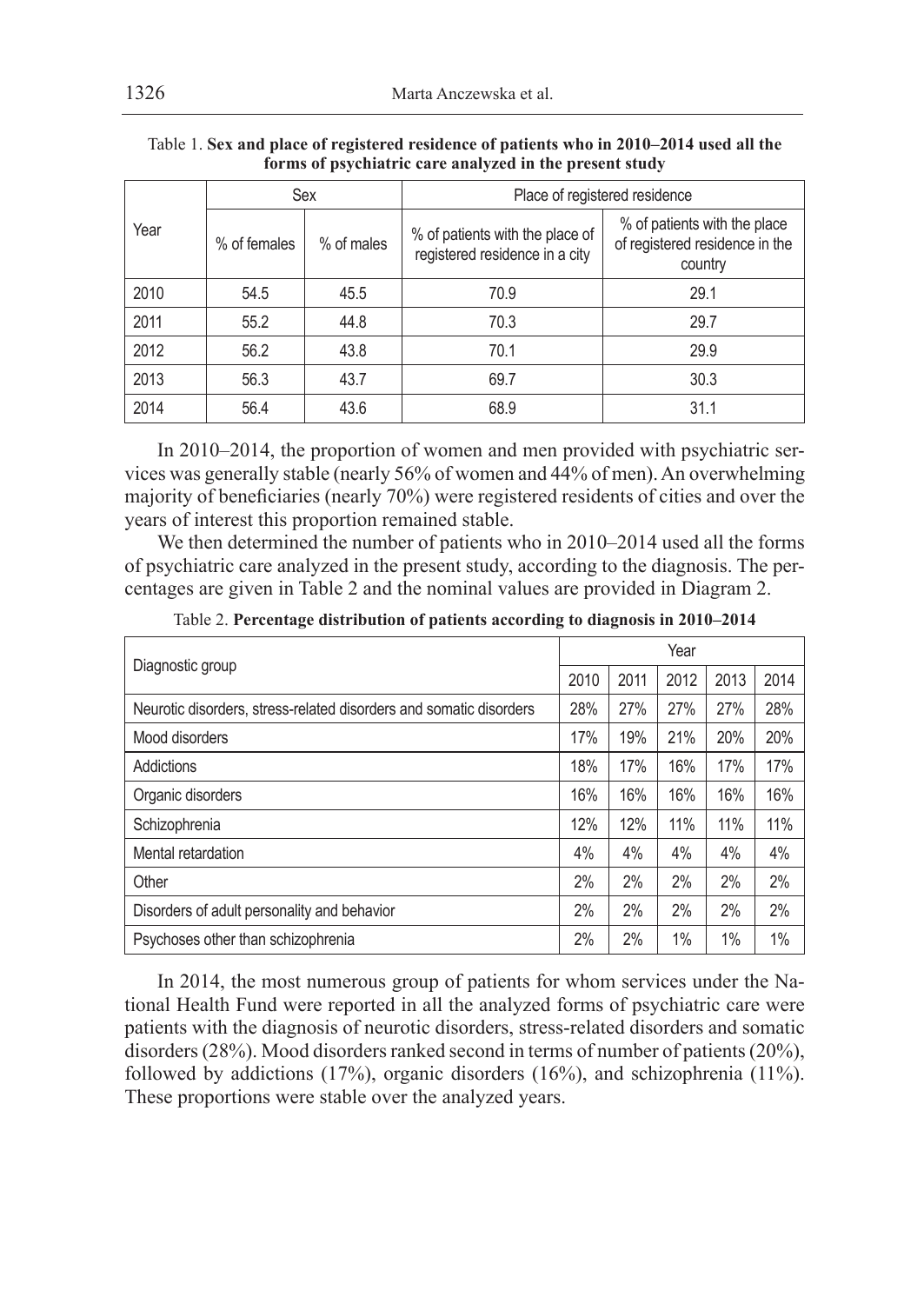In 2010–2014, a gradual increase is notable in the number of patients with the diagnosis of mood disorders (an increase of 36% – 110.5 thousand patients), disorders



Neurotic disorders. stress-related disorders and somatic disorders

Diagram 2. **Number of patients according to diagnosis in 2010–2014**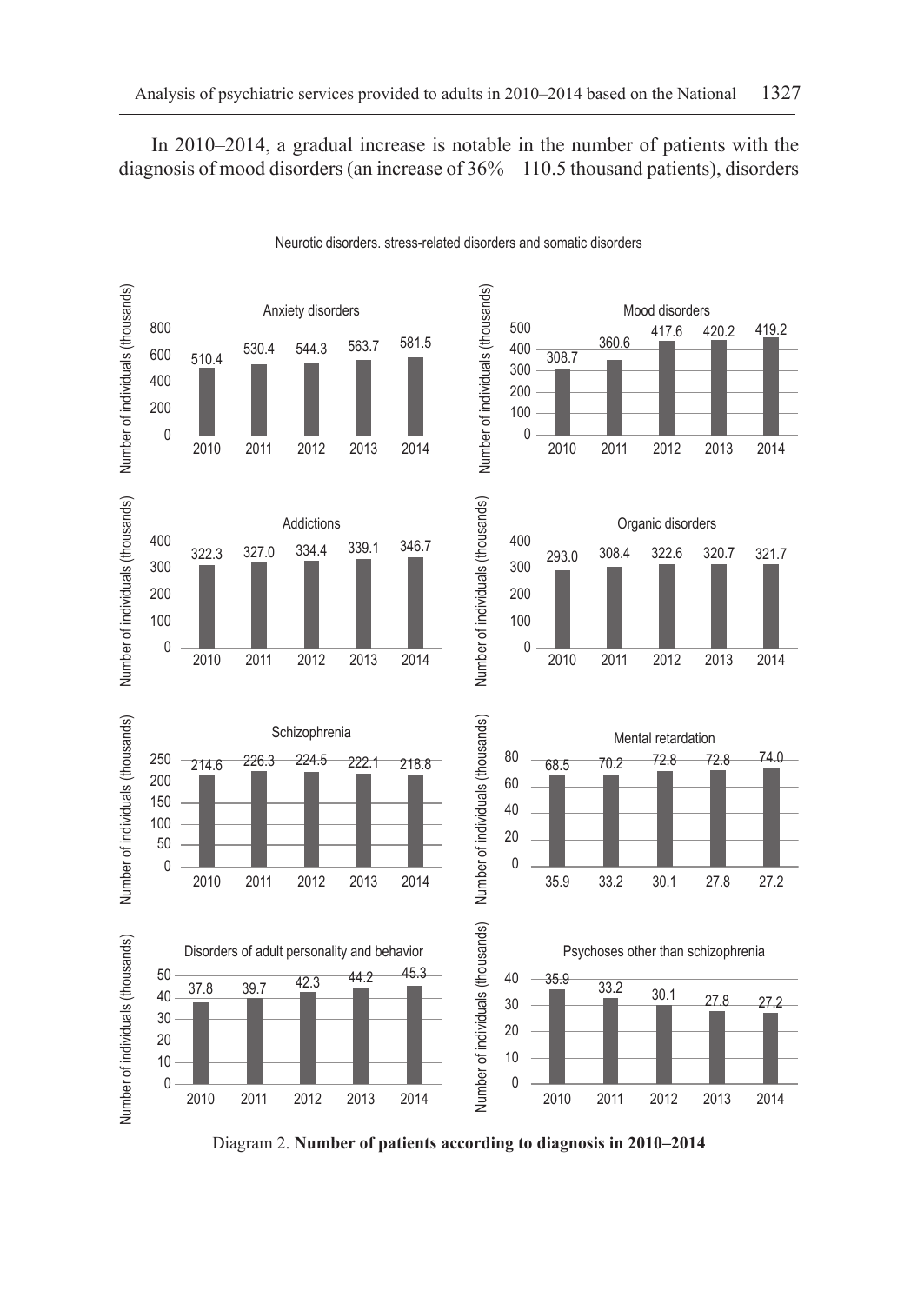of adult personality and behavior (an increase of 20% – 7.5 thousand patients), neurotic disorders, stress-related disorders and somatic disorders (an increase of 14% – 71.7 thousand patients), organic disorders (an increase of 10% – 28.7 thousand patients), and addictions (an increase of  $8\% - 24.3$  thousand patients). A gradual decrease is notable in the number of patients with the diagnosis of a psychosis other than schizophrenia (a decrease of 24% – 8.7 thousand patients).

The number of patients over the years of interest according to sex and diagnosis is provided in Table 3.

| Year                                                                        |       | 2010  | 2011  |       | 2012  |       | 2013  |       | 2014  |       |  |
|-----------------------------------------------------------------------------|-------|-------|-------|-------|-------|-------|-------|-------|-------|-------|--|
|                                                                             | Sex   |       |       |       |       |       |       |       |       |       |  |
| Diagnostic group                                                            | F     | M     | F     | M     | F     | M     | F     | M     | F     | M     |  |
| Schizophrenia                                                               | 113.2 | 101.5 | 119.7 | 106.5 | 118.4 | 106.1 | 116.3 | 105.8 | 113.7 | 105.1 |  |
| Mood disorders                                                              | 224.9 | 83.8  | 263.1 | 97.5  | 306.8 | 110.8 | 307.6 | 112.6 | 306.8 | 112.4 |  |
| Organic disorders                                                           | 151.3 | 141.7 | 162.7 | 145.6 | 173.2 | 149.5 | 172.1 | 148.5 | 173.2 | 148.5 |  |
| Mental retardation                                                          | 29.9  | 38.6  | 30.7  | 39.5  | 32.0  | 40.8  | 32.1  | 40.7  | 32.7  | 41.3  |  |
| Psychoses other<br>than schizophrenia                                       | 21.1  | 14.9  | 19.8  | 13.4  | 17.8  | 12.3  | 16.4  | 11.4  | 15.7  | 11.6  |  |
| Addictions                                                                  | 67.4  | 255.0 | 69.8  | 257.3 | 72.8  | 261.6 | 74.5  | 264.6 | 75.0  | 271.7 |  |
| Neurotic disorders,<br>stress-related<br>disorders and<br>somatic disorders | 342.7 | 167.7 | 357.1 | 173.2 | 371.1 | 173.2 | 384.8 | 178.9 | 400.3 | 181.2 |  |
| Disorders of adult<br>personality and<br>behavior                           | 18.4  | 19.4  | 20.1  | 19.6  | 22.4  | 20.0  | 23.8  | 20.4  | 24.7  | 20.7  |  |

Table 3. **Number of patients (thousands) according to sex and diagnosis in 2010–2014**

During the years of interest, a markedly higher number of women was observed in the group of beneficiaries with the following diagnosis: mood disorders (2.7-fold more women than men), neurotic disorders, stress-related disorders and somatic disorders (2.2-fold more women than men), psychoses other than schizophrenia (1.35-fold more women than men), personality disorders (1.19-fold more women than men) and organic disorders (1.17-fold more women than men). A higher number of men, on the other hand, was observed among the patients with the following diagnosis: addictions (3.6 fold more men than women) and mental retardation (1.2-fold more men than women).

Median age of the patients according to diagnostic group is provided in Table 4.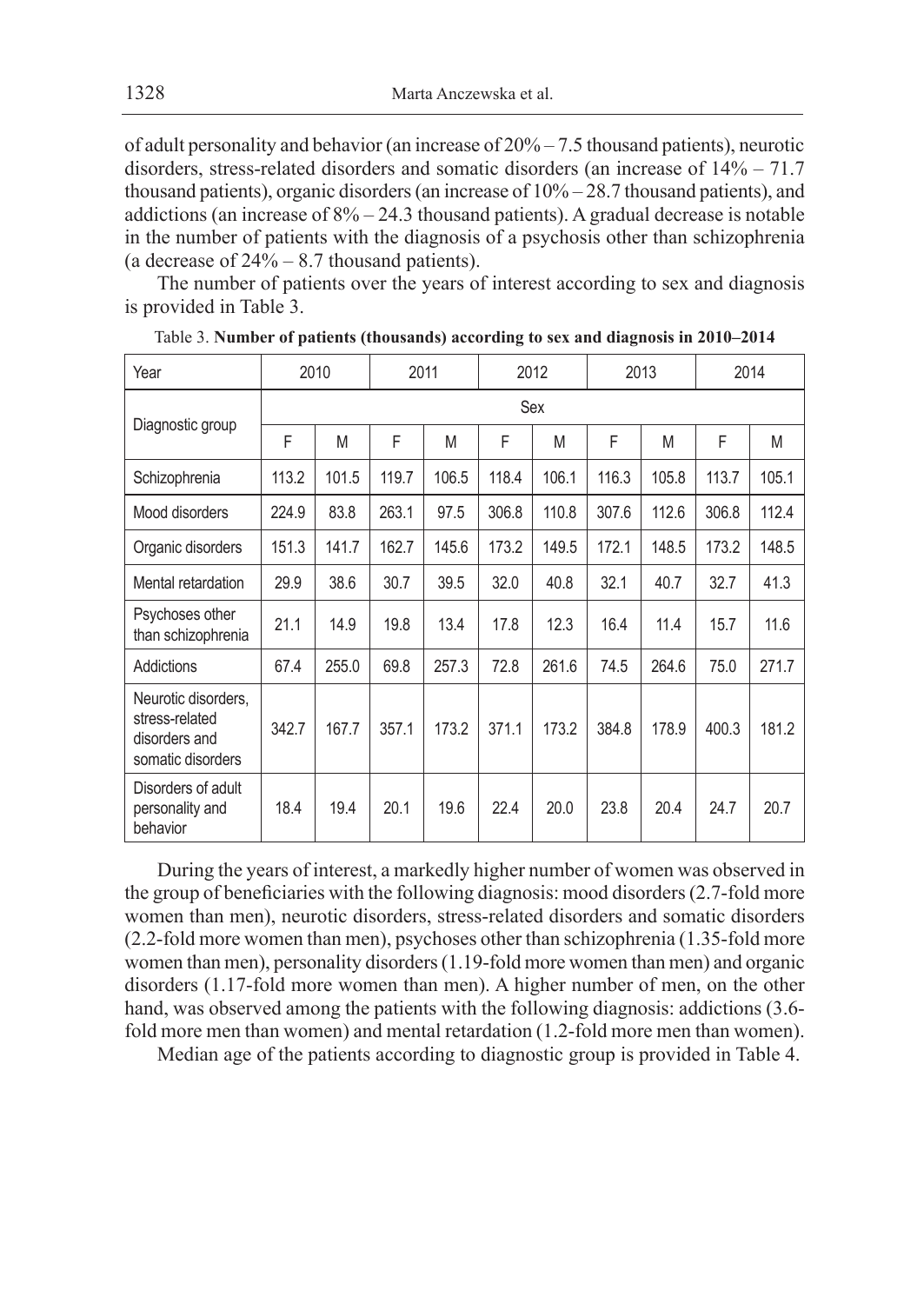| -<br>-                                                             |      |      |      |      |      |
|--------------------------------------------------------------------|------|------|------|------|------|
| Diagnostic group                                                   | 2010 | 2011 | 2012 | 2013 | 2014 |
| Schizophrenia                                                      | 47   | 47   | 48   | 48   | 48   |
| Mood disorders                                                     | 53   | 53   | 53   | 53   | 54   |
| Organic disorders                                                  | 59   | 60   | 62   | 62   | 63   |
| Mental retardation                                                 | 37   | 37   | 37   | 37   | 37   |
| Psychoses other than schizophrenia                                 | 52   | 53   | 53   | 53   | 53   |
| Addictions                                                         | 43   | 43   | 43   | 42   | 42   |
| Neurotic disorders, stress-related disorders and somatic disorders | 44   | 43   | 43   | 43   | 43   |
| Disorders of adult personality and behavior                        | 32   | 32   | 33   | 33   | 33   |
|                                                                    |      |      |      |      |      |

Table 4. **Median age of the patients according to diagnostic group in 2010–2014**

The youngest group was the group of patients with the diagnosis of disorders of adult personality and behavior and the oldest one was the group of patients with the diagnosis of organic disorders; in 2014, the difference in the mean age between these groups was 30 years. The greatest changes in the median age of the patients was observed in the organic disorders group (an increase of 4 years in 2010–2014).



Diagram 3. **The total number of psychiatric services (thousands) provided in 2010–2014**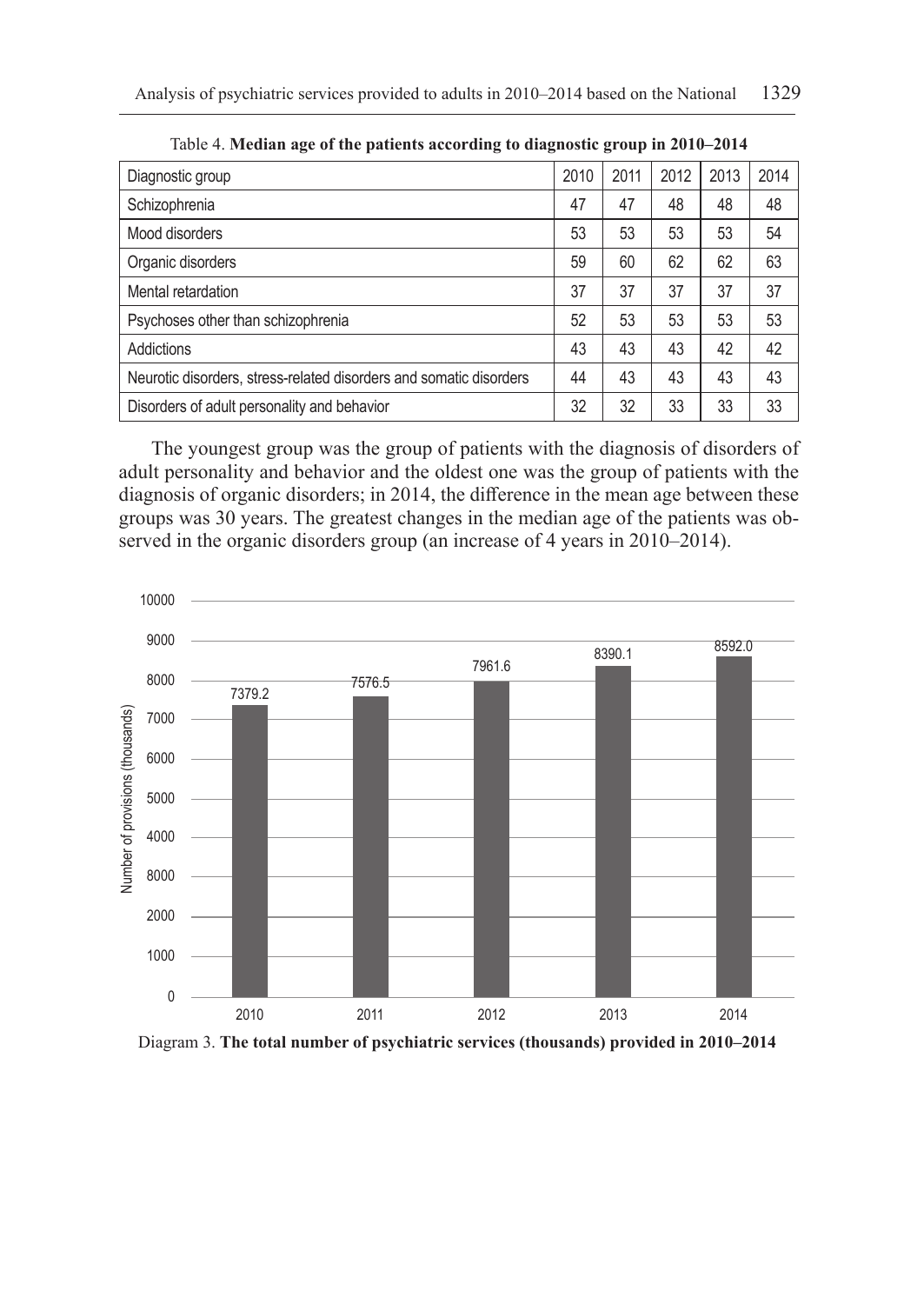#### Selected organizational indicators

Information on the services reported for patients in all the analyzed forms of care is provided in Diagram 3.

The number of services provided to patients due to psychiatric disorders gradually increased in years 2010–2014, reaching nearly 8.6 million in 2014, constituting a nearly 16% increase compared to the year 2010.

The number of services reported in years 2010–2014 according to the site of service provision is given in Table 5.

| Setting               | Organizational form of<br>healthcare provision | 2010    | 2011    | 2012    | 2013    | 2014    | $\%$<br>change in<br>2010-2014 |
|-----------------------|------------------------------------------------|---------|---------|---------|---------|---------|--------------------------------|
|                       | 24-hour psychiatric ward                       | 278.7   | 260.8   | 252.5   | 253.3   | 258.0   | $-7$                           |
| Inpatient setting     | emergency room/A&E<br>department               | 31.8    | 35.9    | 43.0    | 45.4    | 49.5    | 56                             |
|                       | psychiatric rehabilitation                     | 11.0    | 9.8     | 9.9     | 10.4    | 10.3    | $-6$                           |
|                       | forensic psychiatry                            | 2.0     | 2.2     | 2.4     | 2.7     | 2.9     | 46                             |
|                       | <b>TCF/CNF</b>                                 | 8.6     | 8.0     | 7.7     | 6.8     | 7.2     | $-15$                          |
|                       | psychiatric hostel                             | 0.7     | 0.7     | 0.8     | 1.0     | 1.0     | 42                             |
|                       | outpatient psychiatric care                    | 6.880.2 | 7,058.9 | 7,419.9 | 7,787.4 | 7,948.5 | 16                             |
| Outpatient<br>setting | <b>CMHT</b>                                    | 97.9    | 133.0   | 187.5   | 244.8   | 269.8   | 175                            |
|                       | daycare ward                                   | 28.8    | 32.4    | 37.2    | 39.6    | 46.0    | 60                             |
| <b>TOTAL</b>          |                                                | 7.397.2 | 7.576.5 | 7.961.6 | 8.390.1 | 8.592   | 16                             |

Table 5. **Number of psychiatric services (thousands) according to the site of service provision in 2010–2014**

The line 'TOTAL' provides the number of services without division into the categories listed in the table.

Over the years 2010–2014, the largest number of services was provided in outpatient psychiatric care (nearly 90%), 24-hour psychiatric wards (3–4%) and community mental health teams  $(1-3\%)$ . Of note is the strong upward trend  $-$  of 175% in the services provided by community mental health teams, a relatively strong upward trend – of 60% in the services provided by daycare wards and an upward trend – of 56% in the services provided in emergency rooms/A&E departments. There was a decrease of 15% in the number of services provided in treatment and care facilities (TCFs)/care and nursing facilities (CNFs), and a slight decrease – of 7% in 24-hour psychiatric wards and of 6% in psychiatric rehabilitation.

The number of services per patient provided in 2010–2014 according to the form of care is provided in Table 6.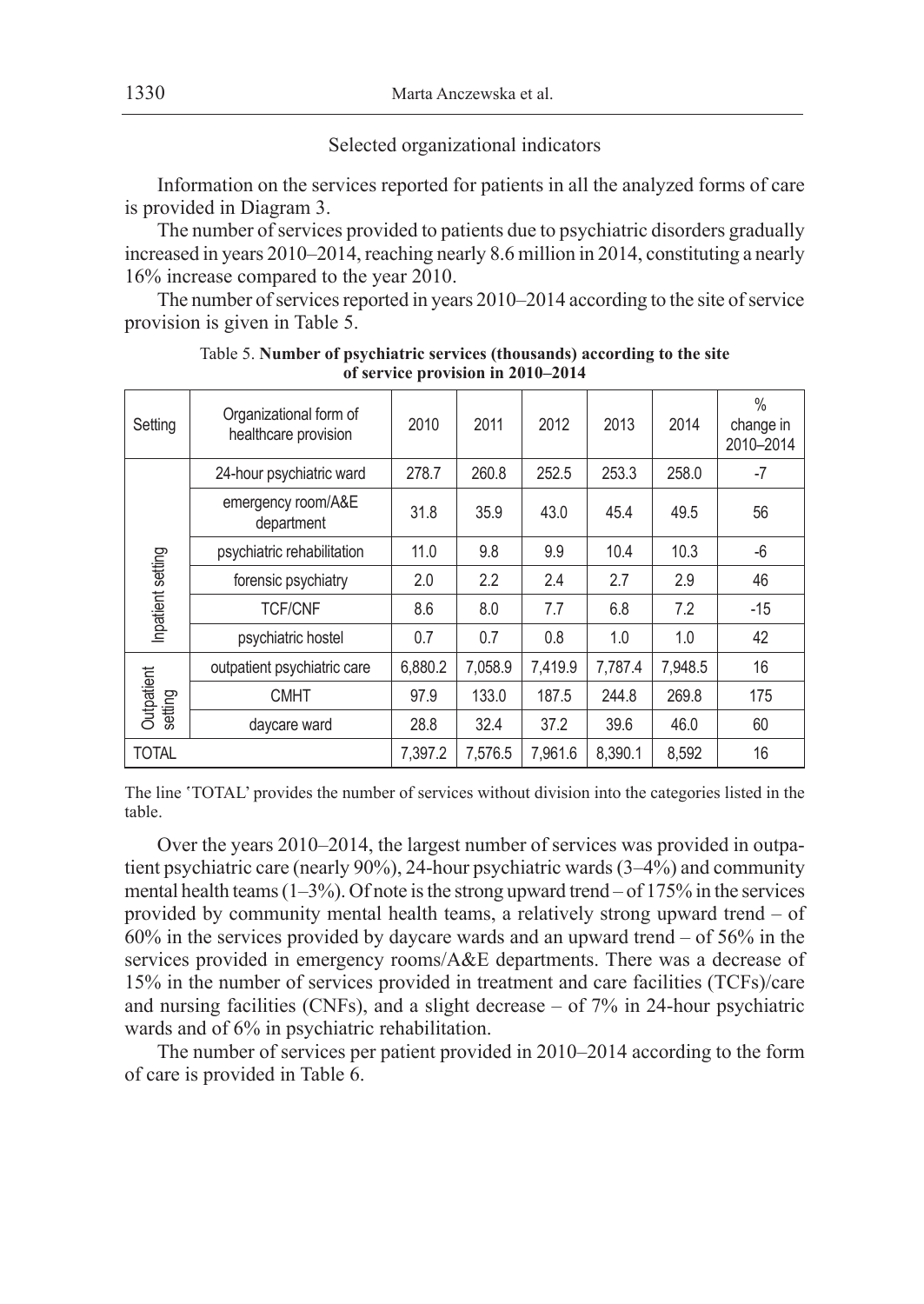| Setting               | Form of care                     | 2010  | 2011  | 2012  | 2013  | 2014  | % change in years<br>2010-2014 |
|-----------------------|----------------------------------|-------|-------|-------|-------|-------|--------------------------------|
|                       | 24-hour psychiatric ward         |       | 1.36  | 1.33  | 1.34  | 1.34  | -8                             |
|                       | emergency room/A&E<br>department | 1.2   | 1.22  | 1.23  | 1.24  | 1.24  | 3                              |
|                       | psychiatric rehabilitation       | 1.48  | 1.41  | 1.36  | 1.35  | 1.31  | $-12$                          |
| Inpatient setting     | forensic psychiatry              | 1.12  | 1.13  | 1.12  | 1.18  | 1.15  | 3                              |
|                       | <b>TCF/CNF</b>                   | 1.41  | 1.26  | 1.17  | 1.13  | 1.13  | $-20$                          |
|                       | psychiatric hostel               | 1.23  | 1.23  | 1.22  | 1.24  | 1.2   | $-2$                           |
|                       | outpatient psychiatric care      | 5.68  | 5.69  | 5.66  | 5.87  | 5.89  | 4                              |
| Outpatient<br>setting | <b>CMHT</b>                      | 16.21 | 13.55 | 11.58 | 11.86 | 11.76 | $-27$                          |
|                       | daycare ward                     | 1.14  | 1.37  | 1.17  | 1.22  | 1.13  | $-0.3$                         |
| <b>TOTAL</b>          |                                  | 5.59  | 5.60  | 5.57  | 5.78  | 5.80  | 4                              |

Table 6. **Number of services per patient provided in 2010–2014 according to the form of care**

The line 'TOTAL' provides the number of services without division into the categories listed in the table.

In 2010–2014, each patient received on average 6 services per year, mainly in the outpatient psychiatric care, where the services were provided to each patient every two months on average. In 2010, the highest average number of services per patient was observed for community mental health teams, however, by 2014 this number decreased by 27%.

Diagram 4 provides information on hospitalizations in 2010–2014. Separation of this group of services results from the increasing burden on the system caused by this form of care. It is notable that these are all hospitalizations reported to the National Health Fund at 24-hour psychiatric wards (88%), psychiatric rehabilitation wards (3.3%), psychiatric daycare wards (2.6%), and treatment and care facilities and care and nursing facilities (2.1%). Hospitalizations at organizational units other than those listed above accounted for 4% of all hospitalizations.

In 2010–2012, the number of psychiatric hospitalizations gradually decreased. In 2013 it was on the same level as in 2012, then increased again in 2014 but did not reach the values from 2010–2011.

The number of hospitalizations per 100 thousand of adults during the years of interest is provided in Diagram 5.

The number of hospitalizations per 100 thousand of adults in 2010–2014 gradually decreased until 2013 but increased in 2014 without reaching the value from 2010–2011. The total decrease in 2010–2013 was 8%.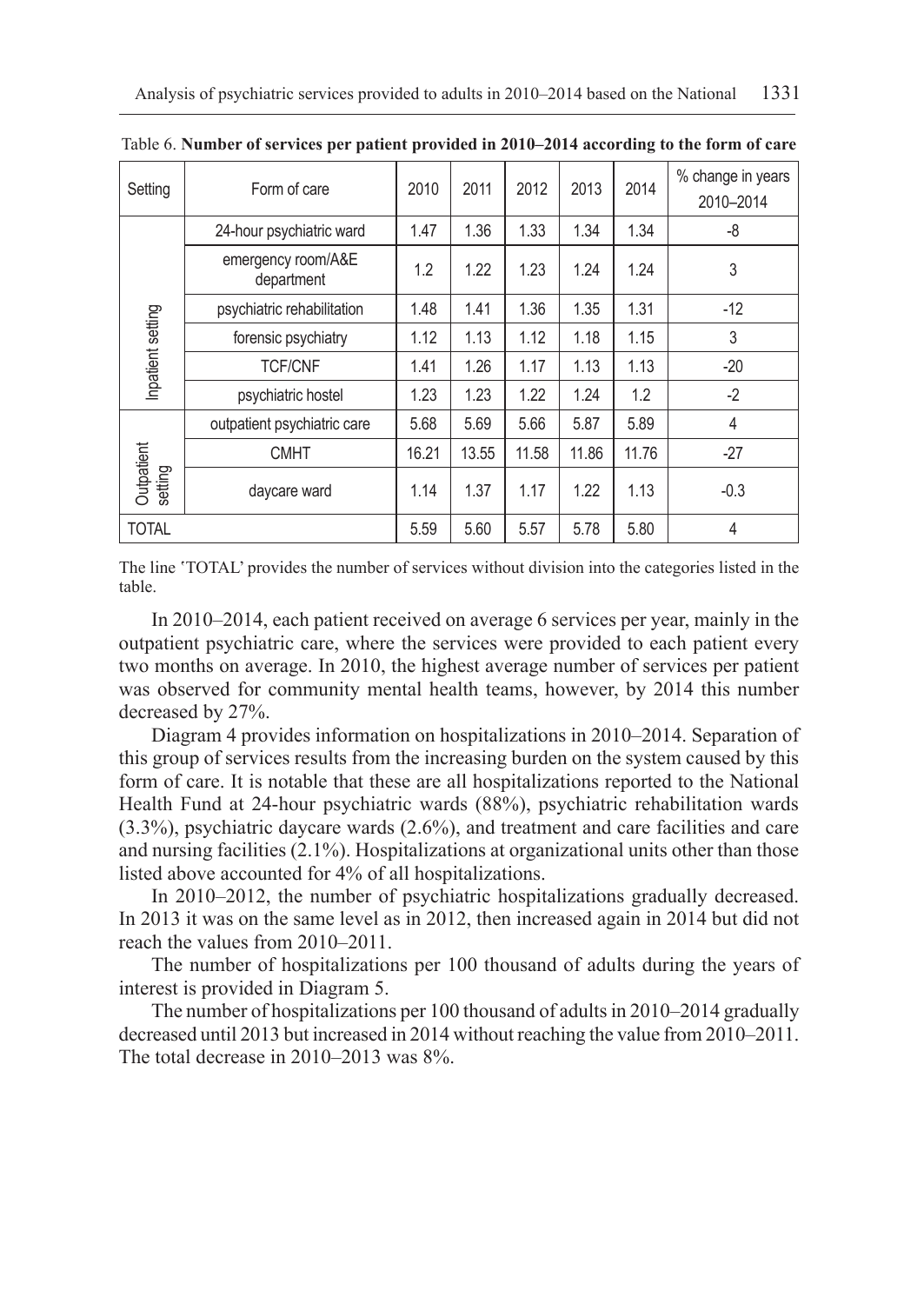

Diagram 4. **Number of hospitalizations (thousands) in 2010–2014**





# **Discussion**

Analyzing the indices that allow to improve population health by, for example, improving the quality of healthcare services and increasing accessibility to these services is among the priorities of the World Health Organization (WHO) [18]. In our opinion, this is of particular importance in Poland, as the psychiatric care reform is being carried out in accordance with the National Mental Health Program guidelines.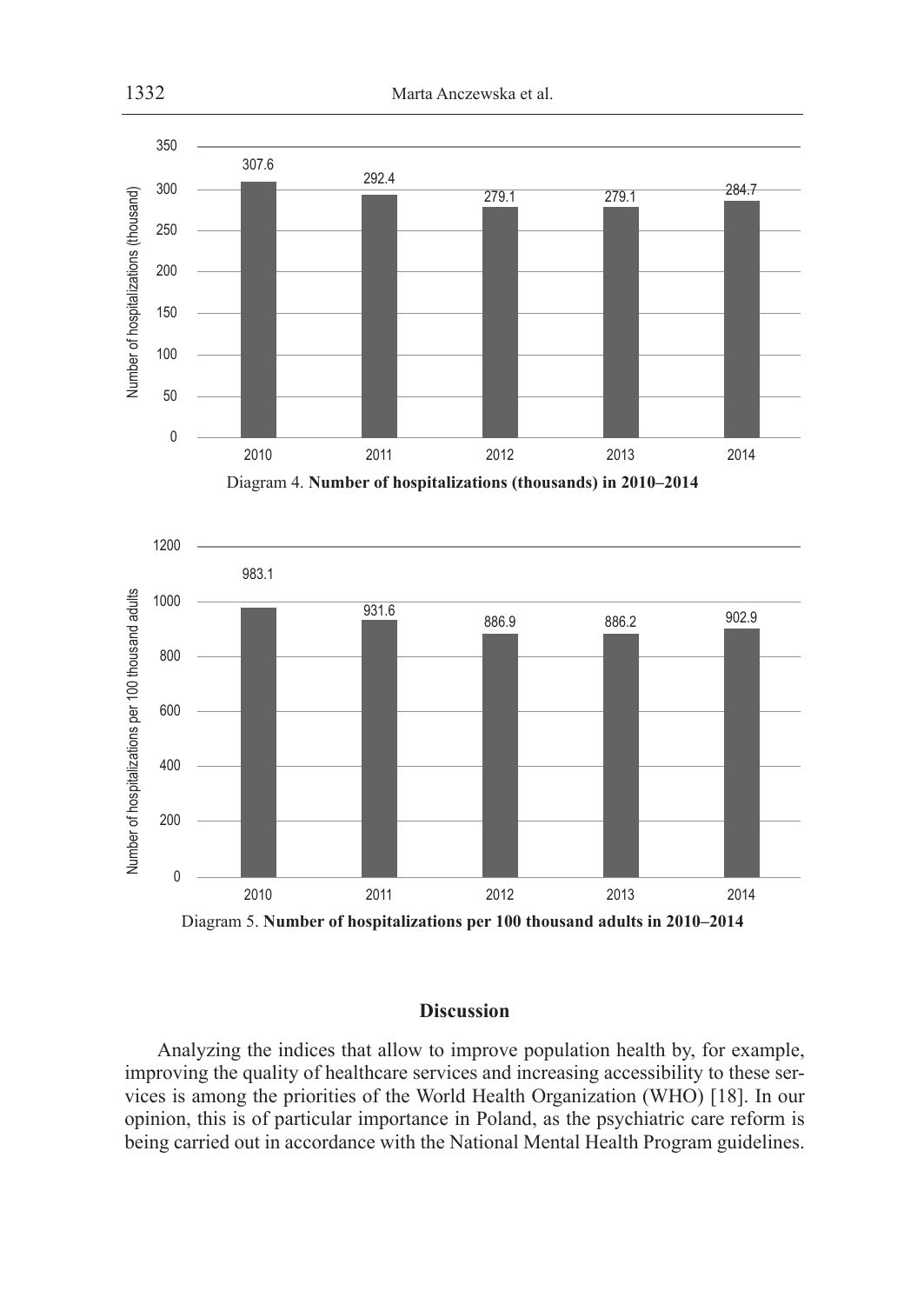The statutory guarantee of future editions of the National Mental Health Program [7, 8] offers a chance of accelerating the process of transformation and changes in mental health care resources with the view to "providing patients suffering from psychiatric disorders with wide-range and generally accessible healthcare close to their place of residence, and with other forms of care and assistance necessary to function in their family and social environment" [8]. In this context, the results of our study – an analysis of mental health services reported to the National Health Fund – are of practical importance.

According to the analysis of services reported to the National Health Fund in 2010–2014, there was a gradual increase in the number of individuals provided with services for psychiatric disorders (of 12% over the period of five years) and in the total number of provided services (of nearly 16% in the respective period of time). Also, an analysis focused on the groups of diagnoses for which the services had been provided revealed an increase in the number of patients receiving treatment for mood disorders, neurotic disorders, stress-related disorders and somatic disorders, and addictions. The data reported to the payer lack information that would allow us to unequivocally interpret our results: we could only suspect that economic and social situation in Poland could have affected these results.

Over the years of interest, there were considerable differences in the number of women and men receiving psychiatric care – with a predominance of women (nearly 56% of all the beneficiaries). These differences are also observed in other countries [19]. Therefore there is the need to take these factors into account (to profile services by diagnosis and sex) when organizing psychiatric healthcare.

The fact that patients with their registered address in an urban area made up a much more numerous group (nearly 70%) among the patients – even though this percentage roughly reflects the distribution of the population between city dwellers (nearly 60%) and those living in the country (40%) [20] – may still suggest an easier access to specialist services in urban agglomerations. Over the five years of interest, this proportion was maintained, which suggests that there was little change in this area of psychiatric care.

The increase in the total number of services in 2010–2014 was mainly seen for outpatient types of care, such as day hospitals, community mental health teams and outpatient clinics (with patients using the services of the latter every 2 months on average). Of note is the upward trend of 175% in the services provided by community mental health teams. This could have been regarded as an indicator of positive organizational changes in the form of providing services in the patient's environment, had it not been for the fact, which is difficult to interpret, the absolute number of psychiatric hospitalizations (284.7 thousand) and the number of hospitalizations per 100 thousand adults (902.9) rose in 2014 after a downward trend in the previous years. For the sake of comparison, in Germany, the number of hospitalizations per 100 thousand individuals aged 15 years or older, according to Eurostat data (2015), exceeded 1800. The high value of this index results, however, from the nature of the system  $[21]$  – the care of patients with psychiatric disorders as part of inpatient care is largely provided on rehabilitation wards, in sanatoria and in supported accommodation (in 2000,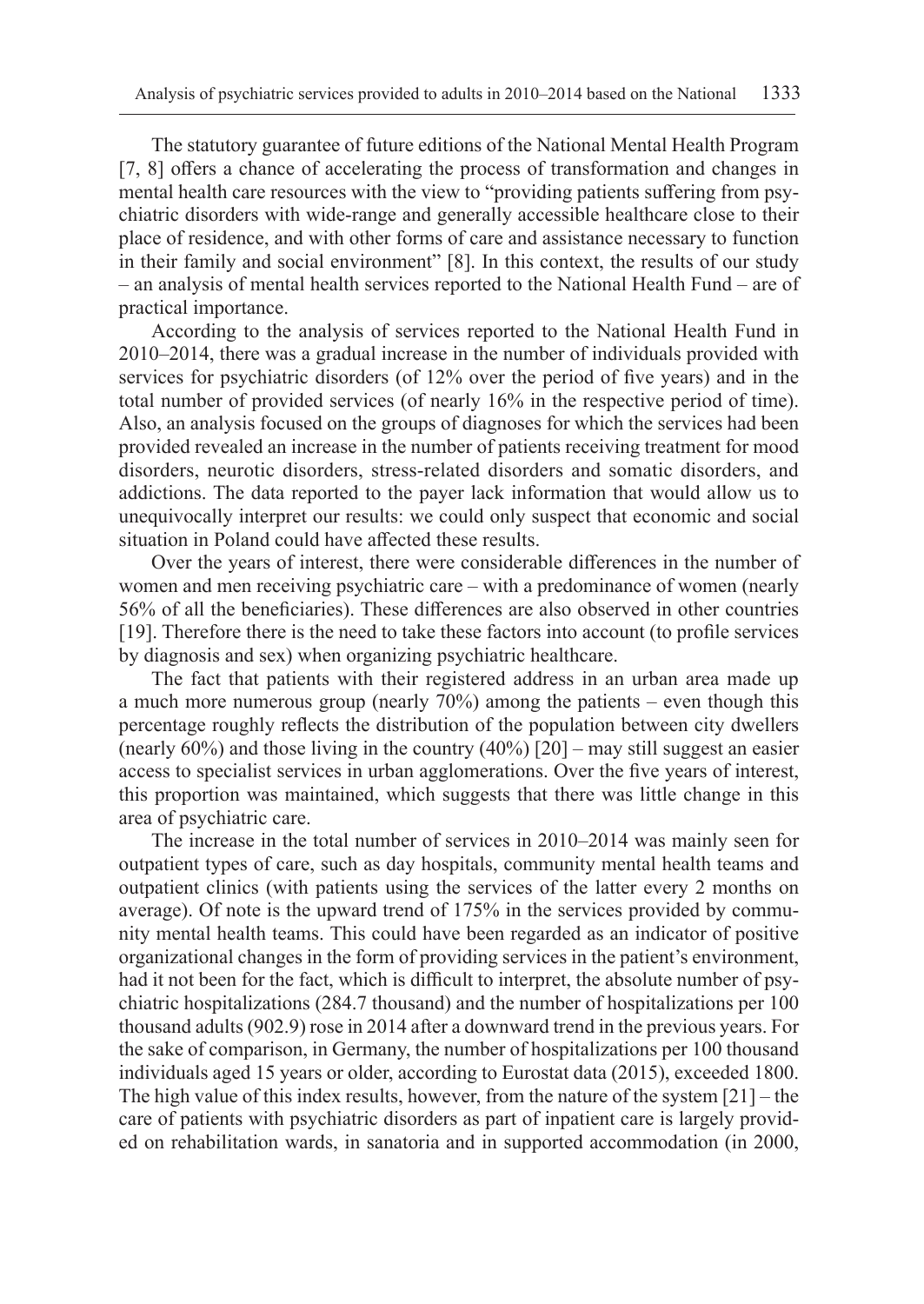only 57% of beds were located in facilities with 24-hour medical care). In the United Kingdom, on the other hand, the number of hospitalizations per 100 thousand people is among the lowest in the EU (reported at approximately 300), which is due to the deinstitutionalization of psychiatric care and the development of community care [22]. In 2010–2014, between 3 and 4% of all services were provided in 24-hour psychiatric wards, with nearly 20% of adult patients for whom any services for psychiatric disorders were reported having been hospitalized at least once in a given year. Of note is the fact that in the United Kingdom in December 2014, only 2.4% of patients were using the services of inpatient care [23], while the percentage in Poland was as high as 14.4% (taking into account all the patients, both adults and children).

The main limitation of the analysis presented here is the fact that it only takes into account information included in the reports for the public healthcare services payer, the National Health Fund. The main purpose of the databases created by the payer is to correctly settle provided services and to create financial plans for the coming years. These databases only contain very basic sociodemographic variables, incomplete medical information (without co-morbidity and treatment information, for example) and only partial organizational information. In this context, generation of epidemiological indices and evaluation of service quality are limited.

## **Conclusions**

- 1. Based on the information reported to the public payer, an increase in the number of individuals provided with services for psychiatric disorders and in the total number of provided services was observed in 2010–2014.
- 2. The continuous increase in the number of patients with the diagnosis of mood disorders, neurotic disorders, stress-related disorders and somatic disorders, and addictions indicates the need to increase the number of facilities providing profiled care and to increase their resources.
- 3. The differences in the number of women and men receiving psychiatric services indicates the need to diversify the offer so that it takes into account gender sensitivity (gender mainstreaming).
- 4. Based on the available data it is impossible to establish why in 2014 there was a resurgence in psychiatric hospitalizations and in the hospitalization rate per 100 thousand adults.
- 5. An overall analysis of services provided in psychiatric care requires access to information on services funded from non-public sources and expansion of the reported information.
- 6. Our results demonstrate the need to support the development of psychiatric care using multidirectional efforts within an integrated model for solving health problems.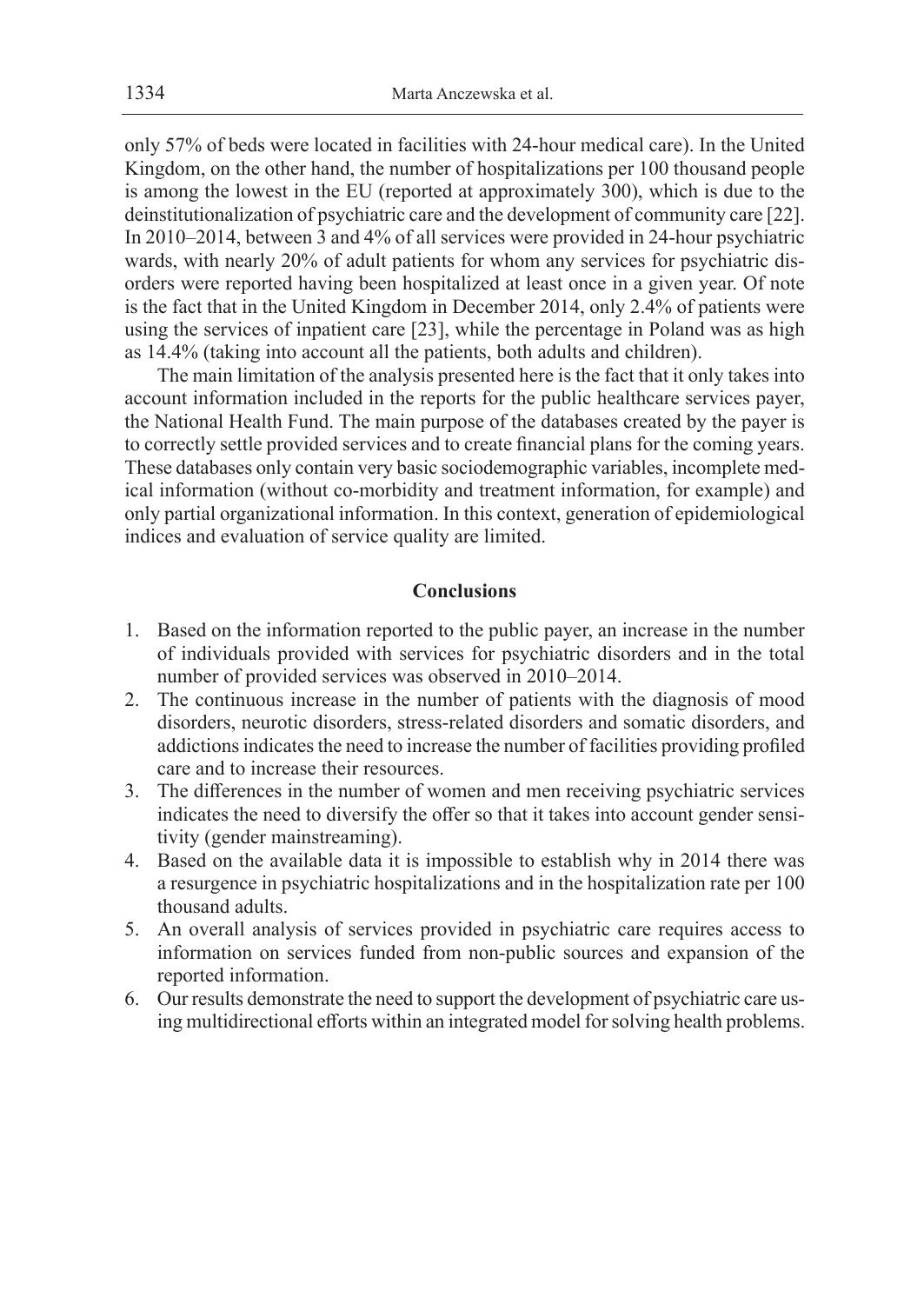#### **References**

- 1. Wittchen H-U, Jacobi F, Rehm J, Gustavsson A, Svensson M, Jönsson B et al. *The size and burden of mental disorders and other disorders of the brain in Europe 2010*. Eur. Neuropsychopharmacology. 2011; 21(9): 655–679.
- 2. Andlin-Sobocki P, Jonsson B, Wittchen H-U, Olesen J. *Cost of disorders of the brain in Europe*. Eur. J. Neurol. 2005; 12(Suppl. 1): 1–27.
- 3. World Health Organization. *World report on disability*; 2011. http://www.who.int/disabilities/ world\_report/2011/report.pdf. (retrieved 05.10.2017)
- 4. Haro JM, Novick D, Bertsch J, Karagianis J, Dossenbach M, Jones PB. *Cross-national clinical and functional remission rates: Worldwide Schizophrenia Outpatient Health Outcomes (W-SO-HO) study*. B. J. Psych. 2011; 199: 194–201.
- 5. Nock MK, Hwang I, Sampson NA, Kessler RC. *Mental disorders, comorbidity and suicidal behavior: Results from the National Comorbidity Survey Replication*. Mol. Psychiatry. 2010; 15: 868–876.
- 6. Douzenis A, Seretis D, Nika S, Nikolaidou P, Papadopoulou A, Rizos EN et al. *Factors affecting hospital stay in psychiatric patients: The role of active comorbidity*. BMC Health Servic. Res. 2012; 12: 166.
- 7. Dziennik Ustaw Rzeczypospolitej Polskiej (Polish Journal of Laws) of 3 February 2011. Number 24 Item 128 Regulation of the council of Ministers of 28 December 2010 on the National Mental Health Program.
- 8. Dziennik Ustaw Rzeczypospolitej Polskiej (Polish Journal of Laws) of 2 March 2017. Item 458 Regulation of the council of Ministers of 8 February 2017 on the National Mental Health Program for the years 2017–2022.
- 9. Kiejna A, Piotrowski P, Adamowski T, Moskalewicz A, Wciórka J, Stokwiszewski J et al. *The prevalence of common mental disorders in the population of adult Poles by sex and age structure – an EZOP Poland study*. Psychiatr. Pol. 2015; 49(1): 15–27.
- 10. Moskalewicz J, Kiejna A, Wojtyniak W. *Kondycja psychiczna mieszkańców Polski. Raport z badań. Epidemiologia zaburzeń psychiatrycznych i dostęp do psychiatrycznej opieki zdrowotnej – EZOP Polska*. Warsaw: Institute of Psychiatry and Neurology; 2012.
- 11. Moskalewicz J, Boguszewska L. *Poprawa stanu zdrowia psychicznego Polaków. Diagnoza i rekomendacje*. In: Szymborski J. ed. *Zdrowie publiczne i polityka ludnościowa*. Warsaw: Government Population Council; 2012. P. 101–109.
- 12. Wojtyniak B, Goryński P, Moskalewicz B. *Sytuacja zdrowotna ludności Polski*. Warsaw: National Institute of Public Heath, National Institute of Hygiene; 2012. http://www.pzh.gov.pl/ download/3239/.
- 13. Wojtyniak B, Goryński P. *Sytuacja zdrowotna ludności Polski i jej uwarunkowania*. Warsaw: National Institute of Public Heath, National Institute of Hygiene; 2016.
- 14. http://www.mpz.mz.gov.pl/. (retrieved 20.11.2017)
- 15. Act of 22 July 2014 amending the act on healthcare benefits financed from public funds and certain other acts (Dz. U. (Journal of Laws) of 2014, item 1138).
- 16. Regulation of the Minister of Health of 17 May 2012 concerning the system of ministerial identification codes and the detailed procedure for their assignment. Dz. U. (Journal of Laws) of 2012, item 594.
- 17. Central Statistical Office. *Wykaz identyfikatorów i nazw jednostek podziału terytorialnego kraju*. 2015.